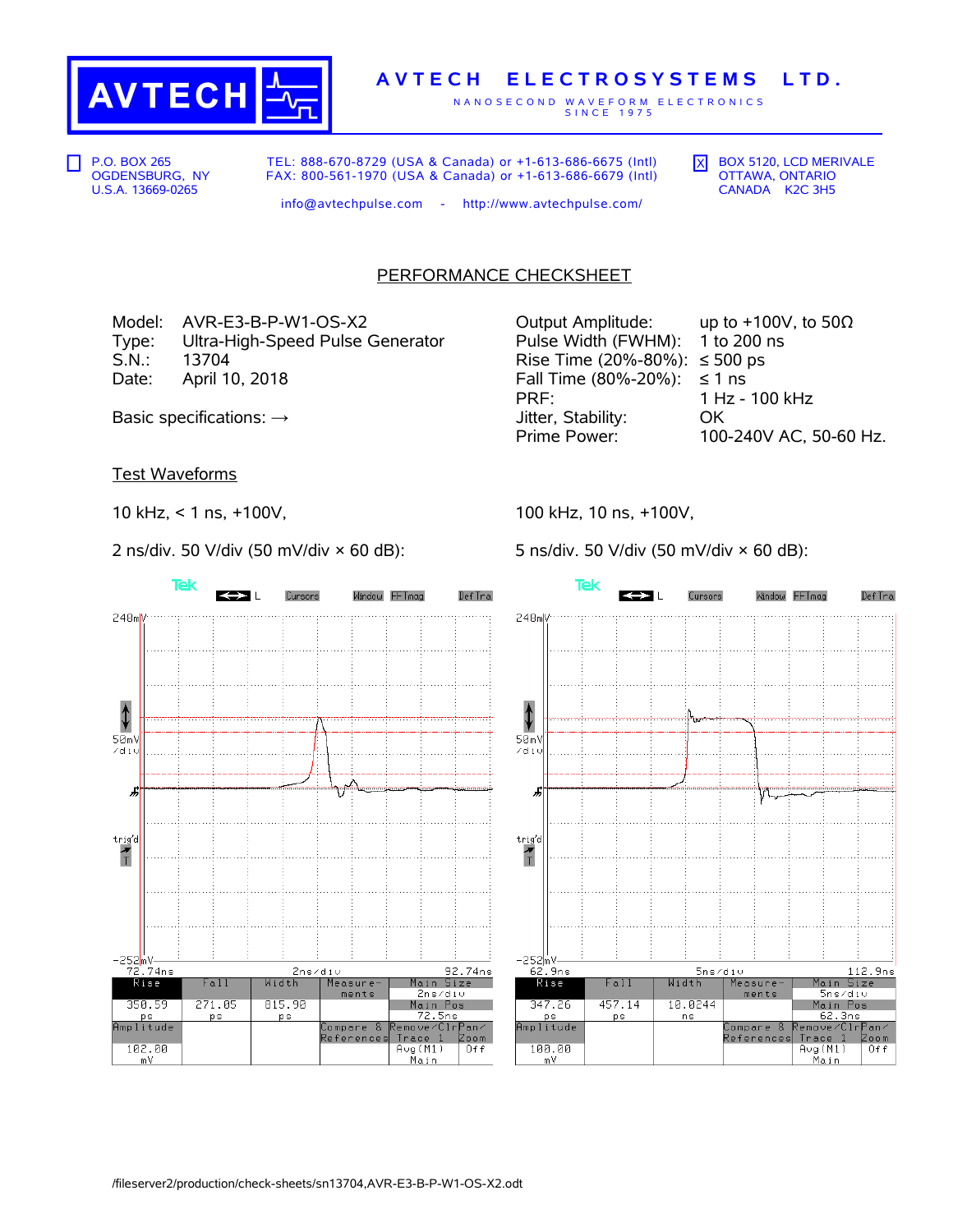50 ns/div. 50 V/div (50 mV/div × 60 dB):

10 kHz, 200 ns, +100V, leading edge,

5 ns/div. 50 V/div (50 mV/div × 60 dB):